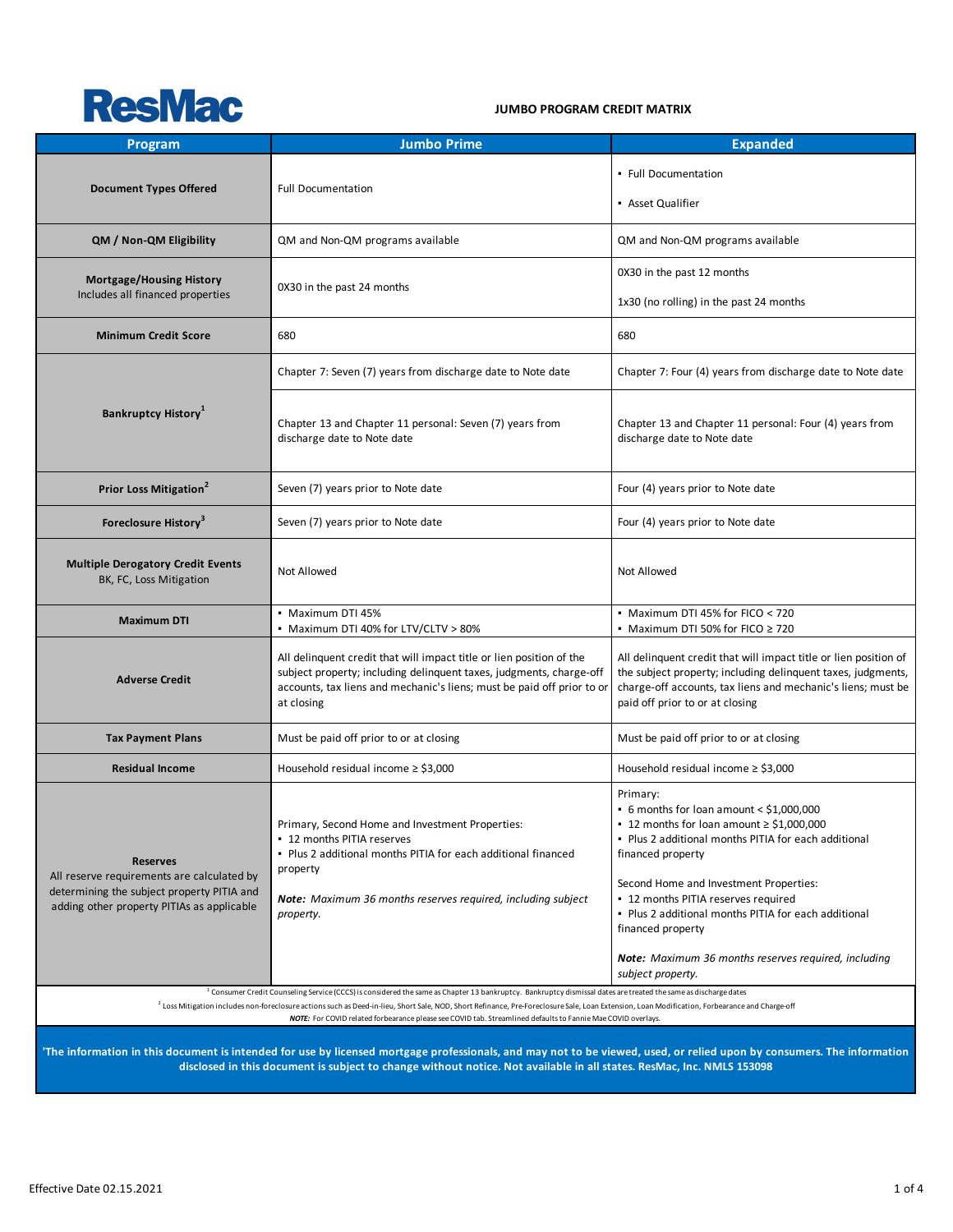## ResMac

 $\mathbb{R}^n$ 

#### **FICO & LTV MATRIX**

| <b>Jumbo Prime Full Doc</b>                                                                                                                                                                                                       |                            |                 |                  |             |          |                      |             |                       |                                                                   |             |          |                                |                                             |          |
|-----------------------------------------------------------------------------------------------------------------------------------------------------------------------------------------------------------------------------------|----------------------------|-----------------|------------------|-------------|----------|----------------------|-------------|-----------------------|-------------------------------------------------------------------|-------------|----------|--------------------------------|---------------------------------------------|----------|
| <b>Documentation</b>                                                                                                                                                                                                              | Loan Amount<br>Max Per LTV | <b>Min FICO</b> | Primary LTV/CLTV |             |          | Second Home LTV/CLTV |             |                       | Investment LTV/CLTV                                               |             |          | Investment (2-4 Unit) LTV/CLTV |                                             |          |
|                                                                                                                                                                                                                                   |                            |                 | Purchase         | Rate & Term | Cash Out | Purchase             | Rate & Term | Cash Out              | Purchase                                                          | Rate & Term | Cash Out | Purchase                       | Rate & Term                                 | Cash Out |
|                                                                                                                                                                                                                                   | 1,000,000                  | 740             | 85 <sup>1</sup>  | $85^1$      | N/A      | N/A                  | N/A         | N/A                   | N/A                                                               | N/A         | N/A      | N/A                            | N/A                                         | N/A      |
|                                                                                                                                                                                                                                   | 1,500,000                  | 720             | 80               | 80          | 75       | 75                   | 75          | 75                    | 75                                                                | 75          | 70       | 70                             | 70                                          | 65       |
| Full                                                                                                                                                                                                                              | 2,500,000                  | 720             | 75               | 75          | 70       | 70                   | 70          | 70                    | 70                                                                | 70          | 65       | 65                             | 65                                          | 60       |
|                                                                                                                                                                                                                                   | 3,000,000                  | 740             | 70               | 70          | 65       | 65                   | 65          | 65                    | 65                                                                | 65          | 60       | 60                             | 60                                          | 55       |
|                                                                                                                                                                                                                                   | 2,000,000                  | 680             | 70               | 70          | 65       | 65                   | 65          | 65                    | 65                                                                | 65          | 60       | 60                             | 60                                          | 55       |
| <b>PROGRAM RESTRICTIONS</b>                                                                                                                                                                                                       |                            |                 |                  |             |          |                      |             |                       |                                                                   |             |          |                                |                                             |          |
| • 10% LTV reduction for property located in NY & NJ<br>• 5% LTV reduction for property located in CT & IL<br>• \$500k maximum cash-out<br>• Minimum loan amount \$1 over conventional loan<br>amounts (high balance are eligible) |                            |                 |                  |             |          |                      | Ineligible: | • Interest Only loans | • Non-warrantable condominiums<br>• Texas cash-out, CEMAs, Co-ops |             |          |                                | <sup>4</sup> Maximum DTI 40%<br>for LTV 85% |          |

| <b>Expanded Full Doc &amp; Asset Qualifier</b>                                                                                                                                                                                                                                                                                                                                                                                                                                                                                                                                                                                                                    |                            |                 |                  |             |                      |          |                     |          |                             |                                |          |          |             |          |  |
|-------------------------------------------------------------------------------------------------------------------------------------------------------------------------------------------------------------------------------------------------------------------------------------------------------------------------------------------------------------------------------------------------------------------------------------------------------------------------------------------------------------------------------------------------------------------------------------------------------------------------------------------------------------------|----------------------------|-----------------|------------------|-------------|----------------------|----------|---------------------|----------|-----------------------------|--------------------------------|----------|----------|-------------|----------|--|
| <b>Documentation</b>                                                                                                                                                                                                                                                                                                                                                                                                                                                                                                                                                                                                                                              | Loan Amount<br>Max Per LTV | <b>Min FICO</b> | Primary LTV/CLTV |             | Second Home LTV/CLTV |          | Investment LTV/CLTV |          |                             | Investment (2-4 Unit) LTV/CLTV |          |          |             |          |  |
|                                                                                                                                                                                                                                                                                                                                                                                                                                                                                                                                                                                                                                                                   |                            |                 | Purchase         | Rate & Term | Cash Out             | Purchase | Rate & Term         | Cash Out | Purchase                    | Rate & Term                    | Cash Out | Purchase | Rate & Term | Cash Out |  |
|                                                                                                                                                                                                                                                                                                                                                                                                                                                                                                                                                                                                                                                                   | 1,500,000                  | 700             | 80               | 80          | 75                   | 75       | 75                  | 75       | 75                          | 75                             | 70       | 70       | 70          | 65       |  |
| Full                                                                                                                                                                                                                                                                                                                                                                                                                                                                                                                                                                                                                                                              | 2,500,000                  | 740             | 75               | 75          | 70                   | 70       | 70                  | 70       | 70                          | 70                             | 65       | 65       | 65          | 60       |  |
|                                                                                                                                                                                                                                                                                                                                                                                                                                                                                                                                                                                                                                                                   | 2,000,000                  | 700             | 75               | 75          | 70                   | 70       | 70                  | 70       | 70                          | 70                             | 65       | 65       | 65          | 60       |  |
|                                                                                                                                                                                                                                                                                                                                                                                                                                                                                                                                                                                                                                                                   | 1,000,000                  | 680             | 75               | 75          | 70                   | 70       | 70                  | 70       | 70                          | 70                             | 65       | 65       | 65          | 60       |  |
| Asset                                                                                                                                                                                                                                                                                                                                                                                                                                                                                                                                                                                                                                                             | 2,000,000                  | 700             | 75               | 75          | 70                   | 70       | 70                  | 70       | 70                          | 70                             | 65       | 65       | 65          | 55       |  |
|                                                                                                                                                                                                                                                                                                                                                                                                                                                                                                                                                                                                                                                                   |                            |                 |                  |             |                      |          |                     |          | <b>PROGRAM RESTRICTIONS</b> |                                |          |          |             |          |  |
| • 10% LTV reduction for property located in NY & NJ<br>• 5% LTV reduction for property located in CT & IL<br>• 10% LTV reduction for non-warrantable condominiums<br>The information in this document is intended for use by licensed mortgage<br>professionals, and may not to be viewed, used, or relied upon by consumers.<br>• \$500k maximum cash-out<br>The information disclosed in this document is subject to change without<br>• Interest Only max 75% LTV for Primary Residence<br>• Interest Only max 65% LTV for 2nd Home & Investment<br>notice. Not available in all states. ResMac, Inc. NMLS 153098<br>Ineligible: Texas cash-out, CEMAs, Co-ops |                            |                 |                  |             |                      |          |                     |          |                             |                                |          |          |             |          |  |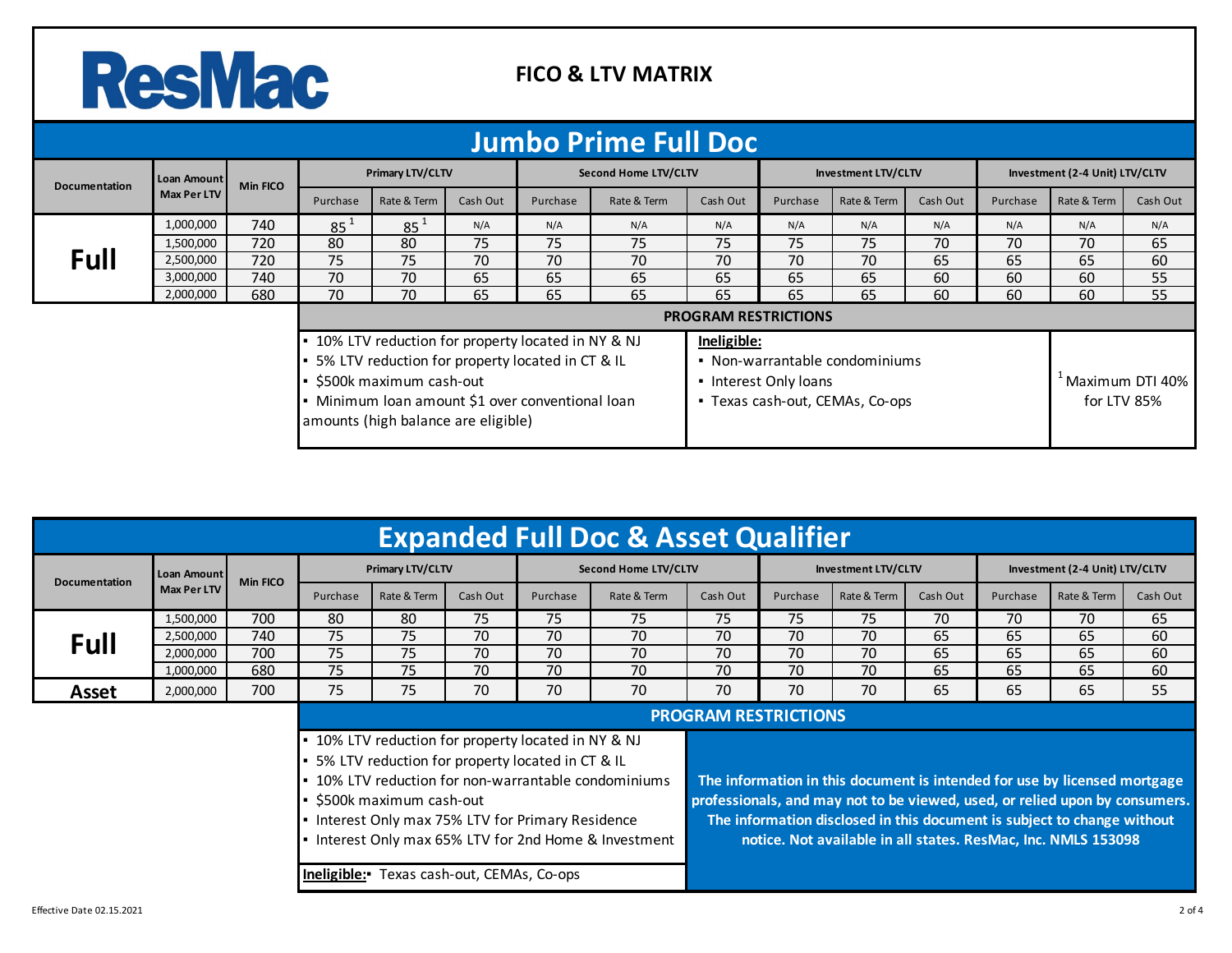

|                                                                                                                                                                                                                                                                                        | <b>Income Documentation</b>                                                                                                                                                                                                                                                                                      | QM / Non-QM<br><b>Eligibility</b> | Program                        | <b>Borrower Income</b><br><b>Types</b>  |  |
|----------------------------------------------------------------------------------------------------------------------------------------------------------------------------------------------------------------------------------------------------------------------------------------|------------------------------------------------------------------------------------------------------------------------------------------------------------------------------------------------------------------------------------------------------------------------------------------------------------------|-----------------------------------|--------------------------------|-----------------------------------------|--|
| <b>Full Doc</b>                                                                                                                                                                                                                                                                        | Two years of full income documentation and Appendix<br>$Q^1$ requirements (if applicable)                                                                                                                                                                                                                        | QM and Non-QM                     | Jumbo Prime<br>and<br>Expanded | Wage Earner, Fixed<br>and Self-employed |  |
| <b>Asset</b><br><b>Qualifier</b>                                                                                                                                                                                                                                                       | Borrowers are qualified on documented and verified<br>liquid assets. This program offers the opportunity to<br>utilize a qualifying calculation based on the verification<br>of assets and accumulated wealth as an alternative<br>method to income verification to document the<br>borrower's ability to repay. | Non-QM only                       | Expanded                       | N/A                                     |  |
| <sup>1</sup> Appendix Q sets forth guidance for determining income and debt for the general QM based on a strict 43% DTI ratio set forth in Regulation Z section 1026.43(e)(3). That section is what<br>sets forth the requirements for the general QM and it incorporates Appendix Q. |                                                                                                                                                                                                                                                                                                                  |                                   |                                |                                         |  |

|                                   | <b>Appraisal Requirements</b>                                                                                                                                                                                                                                                                                                            |
|-----------------------------------|------------------------------------------------------------------------------------------------------------------------------------------------------------------------------------------------------------------------------------------------------------------------------------------------------------------------------------------|
| # of<br><b>Appraisals</b>         | Purchase:<br>• 1 Full Appraisal <sup>1</sup> if Combined Loan Amount $\leq$ \$2.0MM<br>• 2 Full Appraisals <sup>1</sup> if Combined Loan Amount > $$2.0MM2$<br>Refinance:<br>• 1 Full Appraisal <sup>1</sup> if Combined Loan Amount $\leq$ \$1.5MM<br>• 2 Full Appraisals <sup>1</sup> if Combined Loan Amount > $$1.5$ MM <sup>2</sup> |
| Property<br><b>Condition</b>      | Property condition of C3 or higher required                                                                                                                                                                                                                                                                                              |
| <b>HOA</b><br><b>Certificatio</b> | Condominiums require HOA Certification Form                                                                                                                                                                                                                                                                                              |
| Effective Date 02.15.2021         | The information in this document is intended for use by licensed mortgage professionals, and may not to be viewed, used, or relied upon by consumers. The information<br>disclosed in this document is subject to change without notice. Not available in all states. ResMac, Inc. NMLS 153098<br>3 of 4                                 |